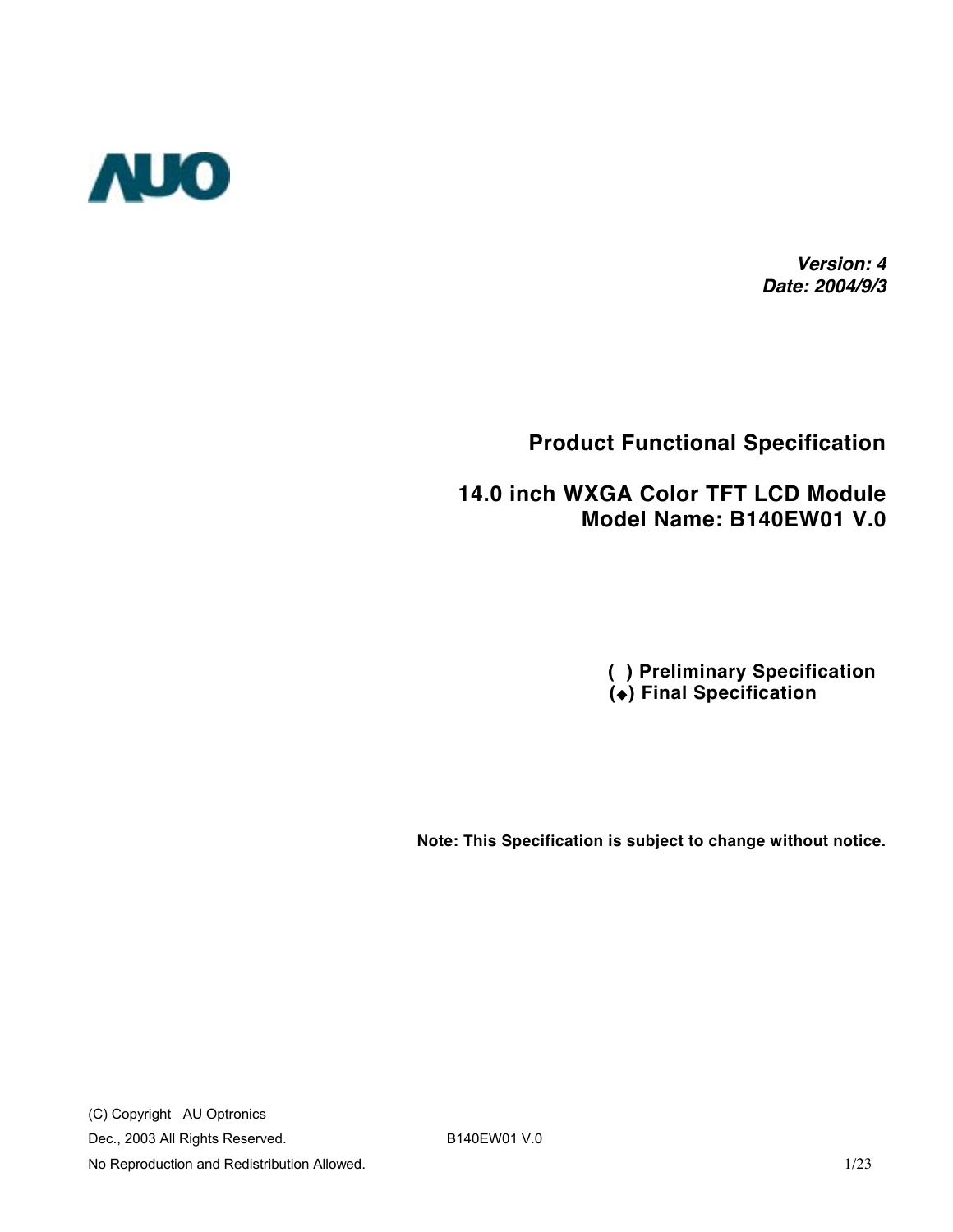## **Contents**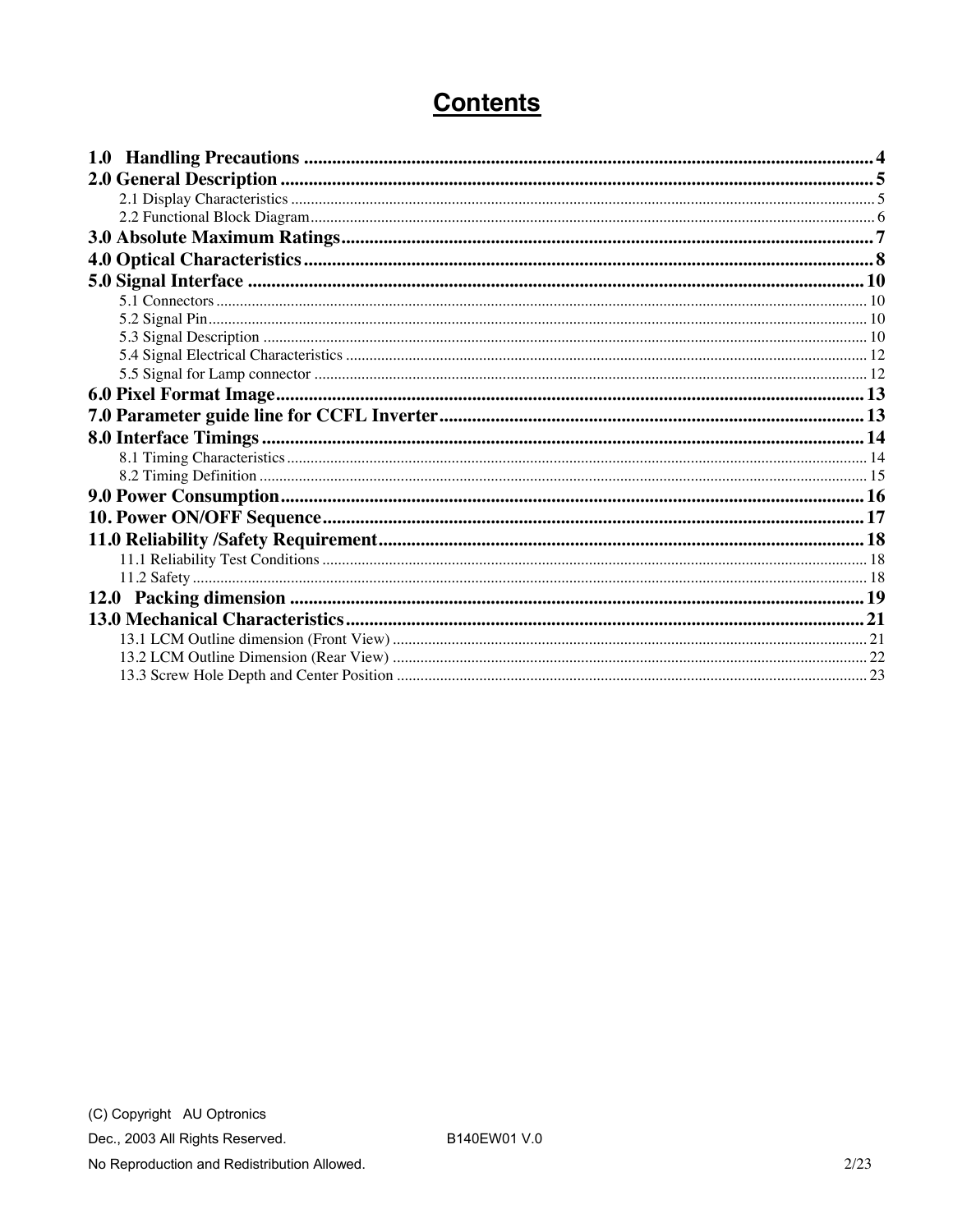# **II Record of Revision**

| Version and Date | Page | Old description                                                        | New Description                                            | Remark |
|------------------|------|------------------------------------------------------------------------|------------------------------------------------------------|--------|
| V.0 2003/12/01   | All  | <b>First Release</b>                                                   | <b>NA</b>                                                  |        |
| V.1 2004/3/29    | 5    | Surface treatment: Haze 25,<br>hard coating 3H                         | Haze 25, hard coating 3H, AG                               |        |
|                  | 10   | Lose Pin 19 & 20 definition                                            | Define Pin 19 & 20                                         |        |
| V.2 2004/6/23    | 8    | Color Chromaticity: R,G,B<br><b>TBD</b>                                | is Update R, G, B color value                              |        |
|                  | 8    | Cross talk: no this item                                               | Add this item                                              |        |
|                  | 21   | LCM outline drawing (front<br>view): CCFL cable hasn't<br>added a tape | LCM outline drawing (front<br>view): CCFL cable add a tape |        |
|                  | 22   | LCM outline drawing (rear<br>view): CCFL cable hasn't<br>added a tape  | LCM outline drawing (rear<br>view): CCFL cable add a tape  |        |
| V.3 2004/7/8     | 9    | Crosstalk test pattern:<br>32-gray level                               | Crosstalk test pattern:<br>63-gray level                   |        |
| V.4 2004/9/3     | 17   | 1ms $≤$ T1 $≤$ 10ms                                                    | 0ms <t1<math>\leq10ms</t1<math>                            |        |
|                  |      |                                                                        |                                                            |        |
|                  |      |                                                                        |                                                            |        |
|                  |      |                                                                        |                                                            |        |
|                  |      |                                                                        |                                                            |        |
|                  |      |                                                                        |                                                            |        |
|                  |      |                                                                        |                                                            |        |
|                  |      |                                                                        |                                                            |        |
|                  |      |                                                                        |                                                            |        |
|                  |      |                                                                        |                                                            |        |
|                  |      |                                                                        |                                                            |        |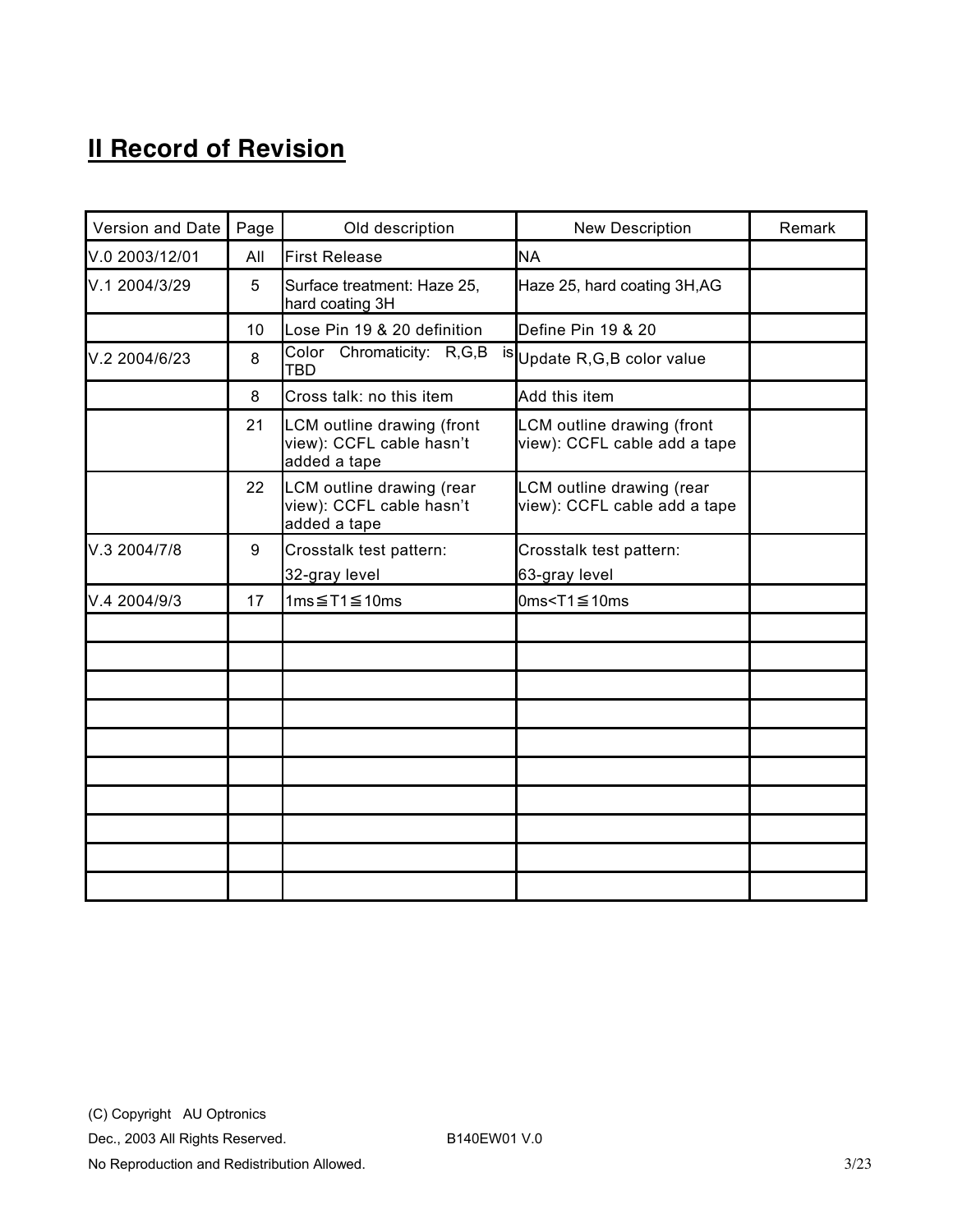# <span id="page-3-0"></span>**1.0 Handling Precautions**

- 1) Do not press or scratch the surface harder than a HB pencil lead because the polarizers are very fragile and could be easily damaged.
- 2) Be sure to turn off power supply when inserting or disconnecting from input connector.
- 3) Wipe off water droplets or oil immediately. Long contact with the droplets may cause discoloration or spots.
- 4) When the panel surface is soiled, wipe it with absorbent cotton or other soft cloth.
- 5) Since the panel is made of glass, it may break or crack if dropped or bumped on hard surface.
- 6) Protect the module from static electricity and insure proper grounding when handling. Static electricity may cause damage to the CMOS Gate Array IC.
- 7) Do not disassemble the module.
- 8) Do not press the reflector sheet at the back of the module.
- 9) Avoid damaging the TFT module. Do not press the center of the CCFL Reflector when it was taken out from the packing container. Instead, press at the edge of the CCFL Reflector softly.
- 10) Do not rotate or tilt the signal interface connector of the TFT module when you insert or remove other connector into the signal interface connector.
- 11) Do not twist or bend the TFT module when installation of the TFT module into an enclosure (Notebook PC Bezel, for example). It should be taken into consideration that no bending/twisting forces are applied to the TFT module from outside when designing the enclosure. Otherwise the TFT module may be damaged.
- 12) Cold cathode fluorescent lamp in LCD contains a small amount of mercury. Please follow local regulations for disposal.
- 13) The LCD module contains a small amount of material that has no flammability grade, so it should be supplied by power complied with requirements of limited power source (2.11, IEC60950 or UL1950).
- 14) The CCFL in the LCD module is supplied with Limited Current Circuit (2.4, IEC60950 or UL1950). Do not connect the CCFL in Hazardous Voltage Circuit.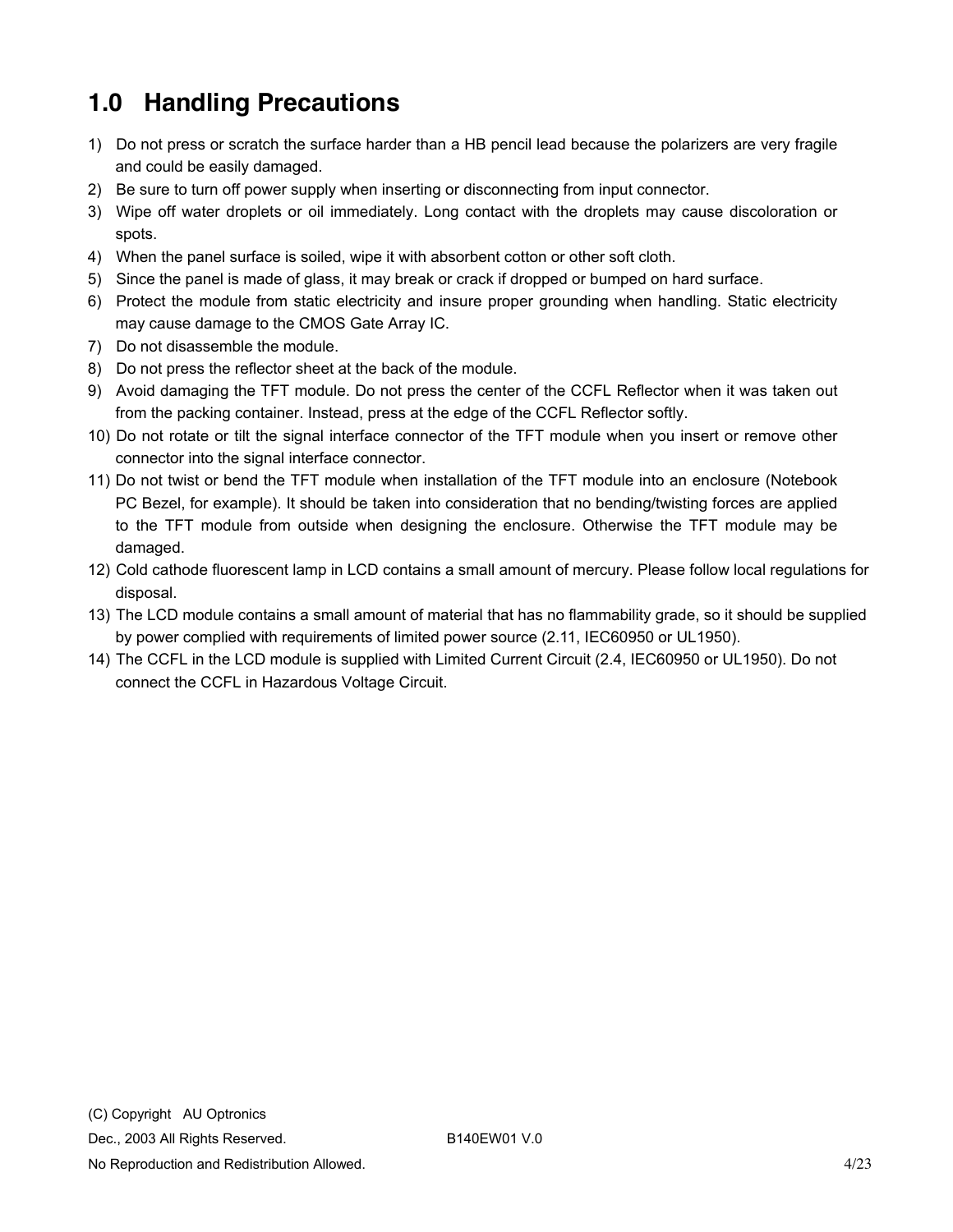# <span id="page-4-0"></span>**2.0 General Description**

This specification applies to the 14.0 inch Color TFT/LCD Module B140EW01

This module is designed for a display unit of notebook style personal computer.

The screen format is intended to support the WXGA (1280(H) x 768(V)) screen and 262k colors (RGB 6-bits data driver).

All input signals are LVDS interface compatible.

This module does not contain an inverter card for backlight.

#### **2.1 Display Characteristics**

The following items are characteristics summary on the table under 25 ℃ condition:

| <b>ITEMS</b>                                                | Unit                               | <b>SPECIFICATIONS</b>                                                              |
|-------------------------------------------------------------|------------------------------------|------------------------------------------------------------------------------------|
| Screen Diagonal                                             | [mm]                               | 355.6 (14.0")                                                                      |
| <b>Active Area</b>                                          | [mm]                               | 305.28(H) x 183.17(V)                                                              |
| Pixels H x V                                                |                                    | 1280(x3) x 768                                                                     |
| <b>Pixel Pitch</b>                                          | [mm]                               | 0.2385                                                                             |
| <b>Pixel Arrangement</b>                                    |                                    | R.G.B. Vertical Stripe                                                             |
| Display Mode                                                |                                    | Normally White                                                                     |
| Typical White Luminance (CCFL=6.0mA)                        | [cd/m <sup>2</sup> ]               | 200 Typ.(5 points average)                                                         |
| <b>Contrast Ratio</b>                                       |                                    | 250: 1 Min , 300: 1 Typ                                                            |
| Response Time                                               | [msec]                             | 25 Typ.                                                                            |
| Nominal Input Voltage VDD                                   | [Volt]                             | +3.3 Typ.                                                                          |
| <b>Typical Power Consumption</b><br>(VDD line + VCFL line)  | [Watt]                             | 5.8 Watt (w/o Inverter)@ LCM circuit 1.6 Watt<br>(typ.), B/L input 4.2 Watt (typ.) |
| Weight                                                      | [Grams]                            | 440g Typ. (w/o Inverter)                                                           |
| <b>Physical Size</b>                                        | [mm]                               | 320(W) x 199(H) x 5.7(D) Max.                                                      |
| Electrical Interface                                        |                                    | R/G/B Data, 3 Sync, Signals, Clock (4 pairs<br>LVDS)                               |
| <b>Support Color</b>                                        |                                    | Native 262K colors (RGB 6-bit data driver)                                         |
| Surface treatment                                           |                                    | Haze 25, hard coating 3H, AG                                                       |
| <b>Temperature Range</b><br>Operating<br>Storage (Shipping) | $[^{\circ}C]$<br>$\rm [^{\circ}C]$ | 0 to $+50$<br>$-20$ to $+60$                                                       |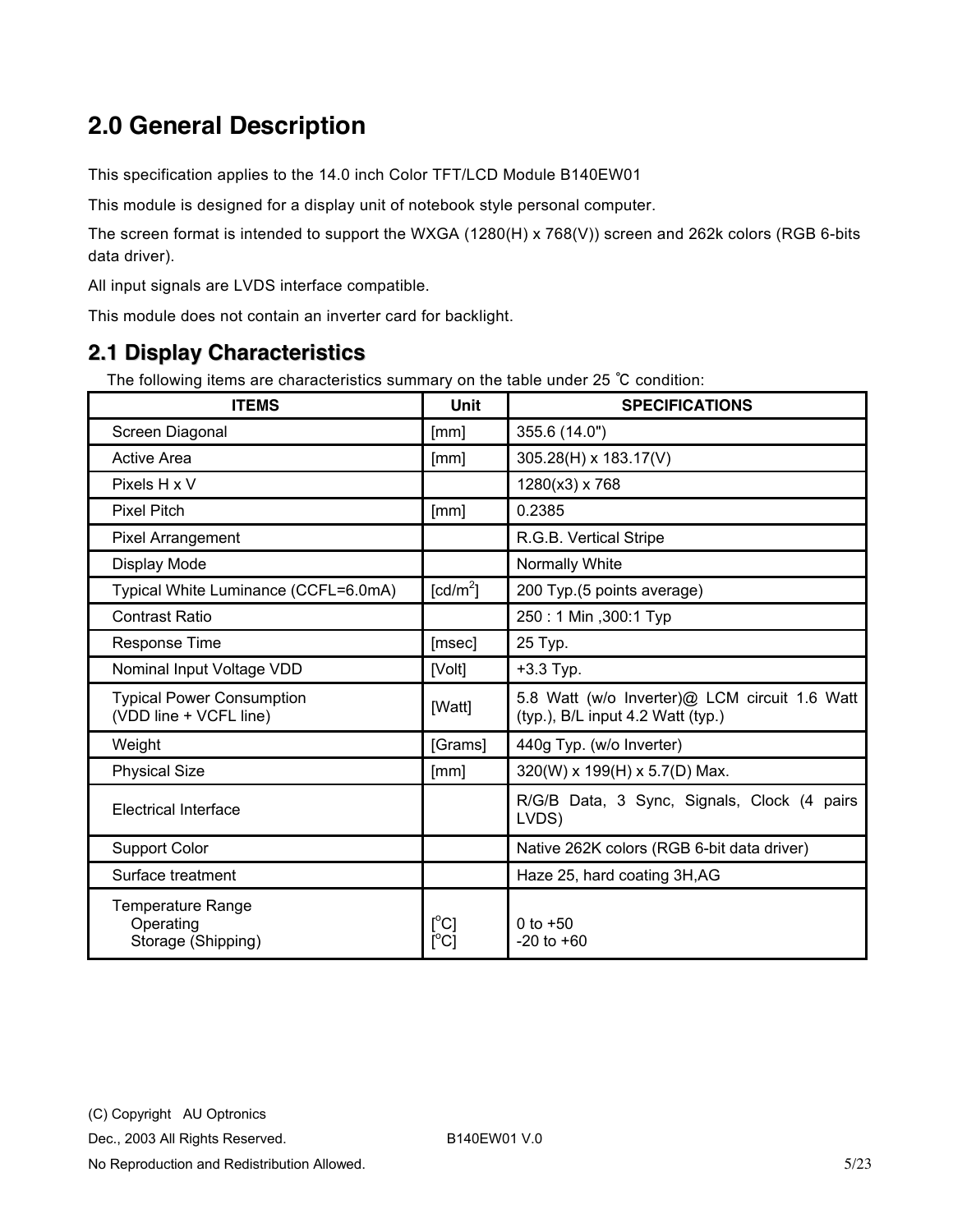#### <span id="page-5-0"></span>**2.2 Functional Block Diagram**

The following diagram shows the functional block of the 14.0 inches Color TFT/LCD Module:

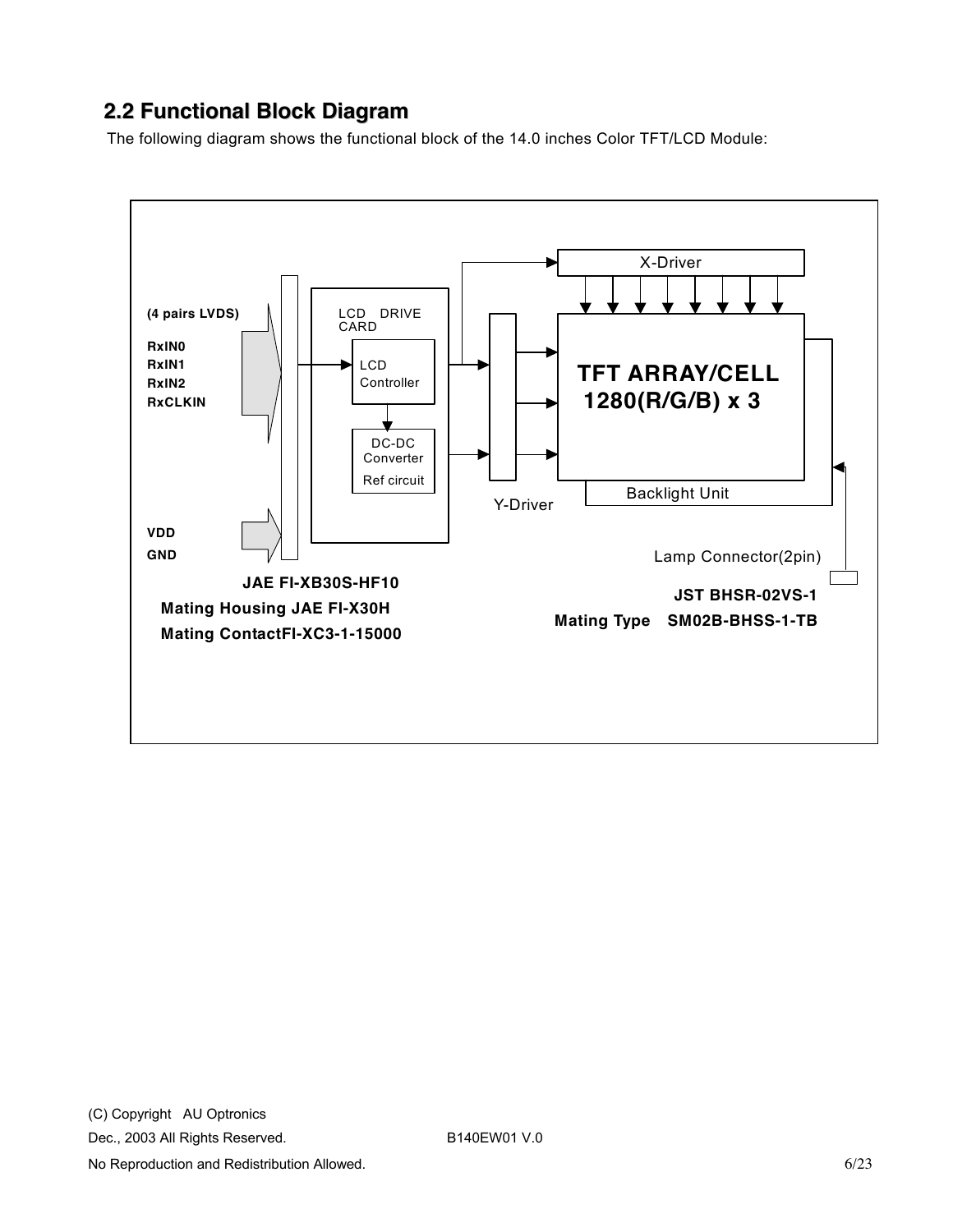# <span id="page-6-0"></span>**3.0 Absolute Maximum Ratings**

| <b>Item</b>                  | Symbol      | <b>Min</b> | Max           | Unit                | <b>Conditions</b> |
|------------------------------|-------------|------------|---------------|---------------------|-------------------|
| Logic/LCD Drive Voltage      | <b>VDD</b>  | $-0.3$     | $+4.0$        | [Volt]              |                   |
| Input Voltage of Signal      | Vin         | $-0.3$     | $VDD+0.3$     | [Volt]              |                   |
| <b>CCFL Current</b>          | <b>ICFL</b> | 2.5        | 7             | [mA] rms            |                   |
| <b>CCFL Ignition Voltage</b> | Vs          |            | 1200          | <b>Vrms</b>         | Note 1            |
| <b>Operating Temperature</b> | <b>TOP</b>  | 0          | $+50$         | [°C]                | Note 2            |
| <b>Operating Humidity</b>    | <b>HOP</b>  | 5          | 95            | [%RH]               | Note 2            |
| Storage Temperature          | <b>TST</b>  | $-20$      | $+60$         | $\Gamma^{\circ}$ Cl | Note 2            |
| <b>Storage Humidity</b>      | <b>HST</b>  | 5          | 95            | [%RH]               | Note 2            |
| Vibration                    |             |            | 1.5Sin 10-500 | [G Hz]              |                   |
| Shock                        |             |            | 240, 2        | $[G \, ms]$         | Half sine wave    |

Absolute maximum ratings of the module is as following:

Note 1: Duration = 50msec

Note 2: Maximum Wet-Bulb should be 39℃ and No condensation.

#### **Wet bulb temperature chart**



Dec., 2003 All Rights Reserved. B140EW01 V.0

No Reproduction and Redistribution Allowed. The state of the state of the state of the state of the state of the state of the state of the state of the state of the state of the state of the state of the state of the state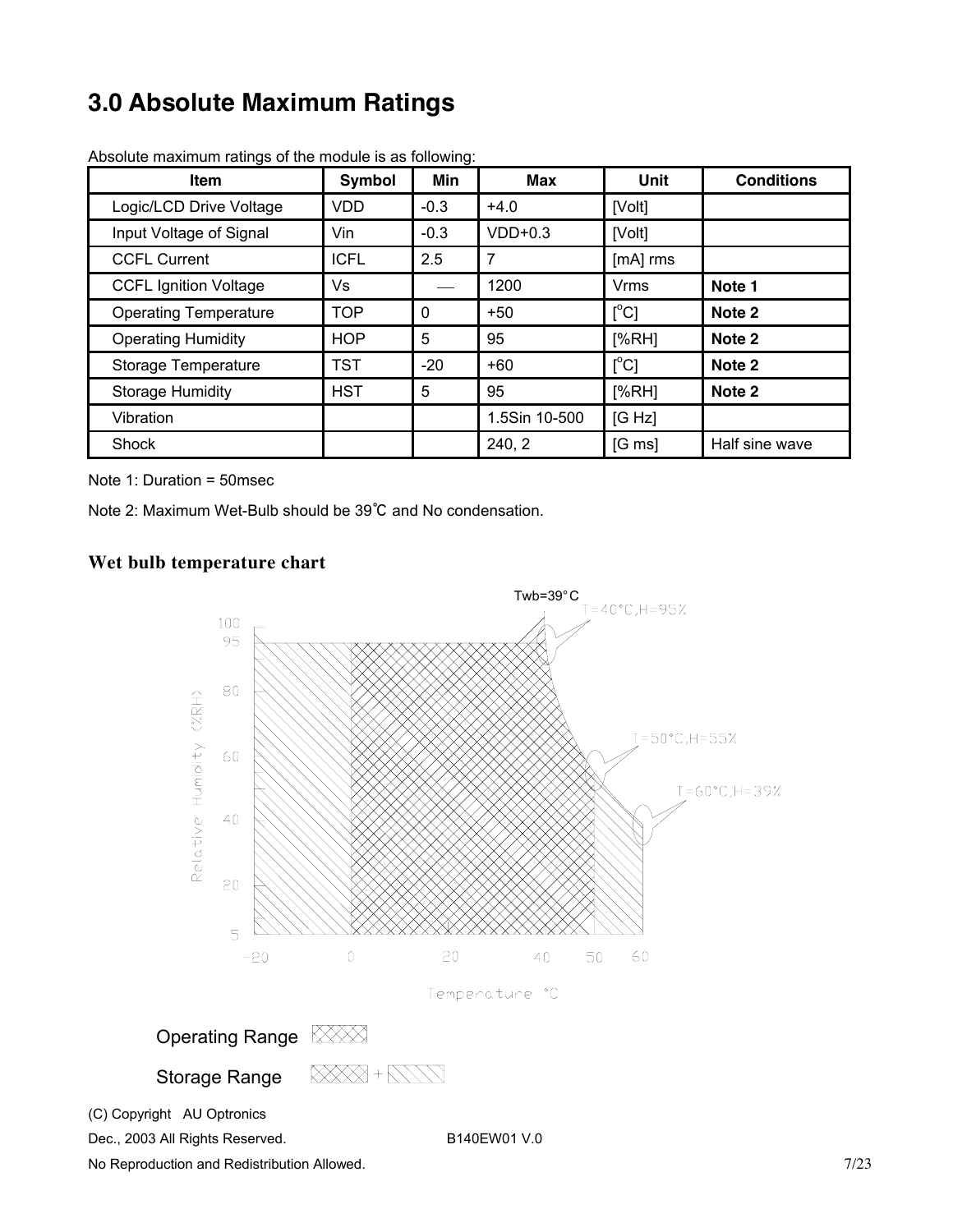# <span id="page-7-0"></span>**4.0 Optical Characteristics**

The optical characteristics are measured under stable conditions as follows under 25℃ condition:

| Item                                           | Unit                 | <b>Conditions</b>  |         | Min.                         | Typ.  | Max.                     | <b>Note</b> |
|------------------------------------------------|----------------------|--------------------|---------|------------------------------|-------|--------------------------|-------------|
|                                                |                      | Horizontal (Right) |         | 40                           | 45    |                          |             |
| <b>Viewing Angle</b><br>$(CR = 10)$            |                      |                    | (Left)  | 40                           | 45    | $\overline{a}$           |             |
| <b>CR: Contrast Ratio</b>                      | [degrees]            | Vertical           | (Upper) | 15                           | 20    | ÷                        |             |
|                                                |                      |                    | (Lower) | 30                           | 35    | ÷.                       |             |
| Uniformity                                     |                      | 5 Points           |         | $\qquad \qquad \blacksquare$ |       | 1.2                      | (1)         |
|                                                |                      | 13 Points          |         | $\overline{\phantom{0}}$     |       | 1.5                      | (2)         |
| Contrast ratio (Center)                        |                      |                    |         | 250                          | 300   | $\overline{\phantom{a}}$ |             |
| Response Time<br>[msec]                        |                      | Rising             |         | $\overline{\phantom{0}}$     | 15    | 20                       |             |
|                                                |                      | Falling            |         | $\overline{\phantom{0}}$     | 10    | 15                       |             |
|                                                |                      | Red x              |         | 0.560                        | 0.590 | 0.620                    |             |
|                                                |                      | Red y              |         | 0.300                        | 0.330 | 0.360                    |             |
|                                                |                      | Green x            |         | 0.290                        | 0.320 | 0.350                    |             |
| <b>Color Chromaticity</b><br>Coordinates (CIE) |                      | Green y            |         | 0.510                        | 0.540 | 0.570                    |             |
| (Normal view angle)                            |                      | Blue x             |         | 0.120                        | 0.150 | 0.180                    |             |
|                                                |                      | Blue y             |         | 0.100                        | 0.130 | 0.160                    |             |
|                                                |                      | White x            |         | 0.283                        | 0.313 | 0.343                    |             |
|                                                |                      | White y            |         | 0.299                        | 0.329 | 0.359                    |             |
| <b>White Luminance</b><br>(CCFL 6 0mA)         | [cd/m <sup>2</sup> ] | 5 points average   |         |                              | 200   |                          | (1)         |
| Cross talk                                     | %                    |                    |         | --                           | $---$ | 1.4                      | (3)         |

Note (1): 5 points position (Display area: 305.28 mm x 183.17 mm)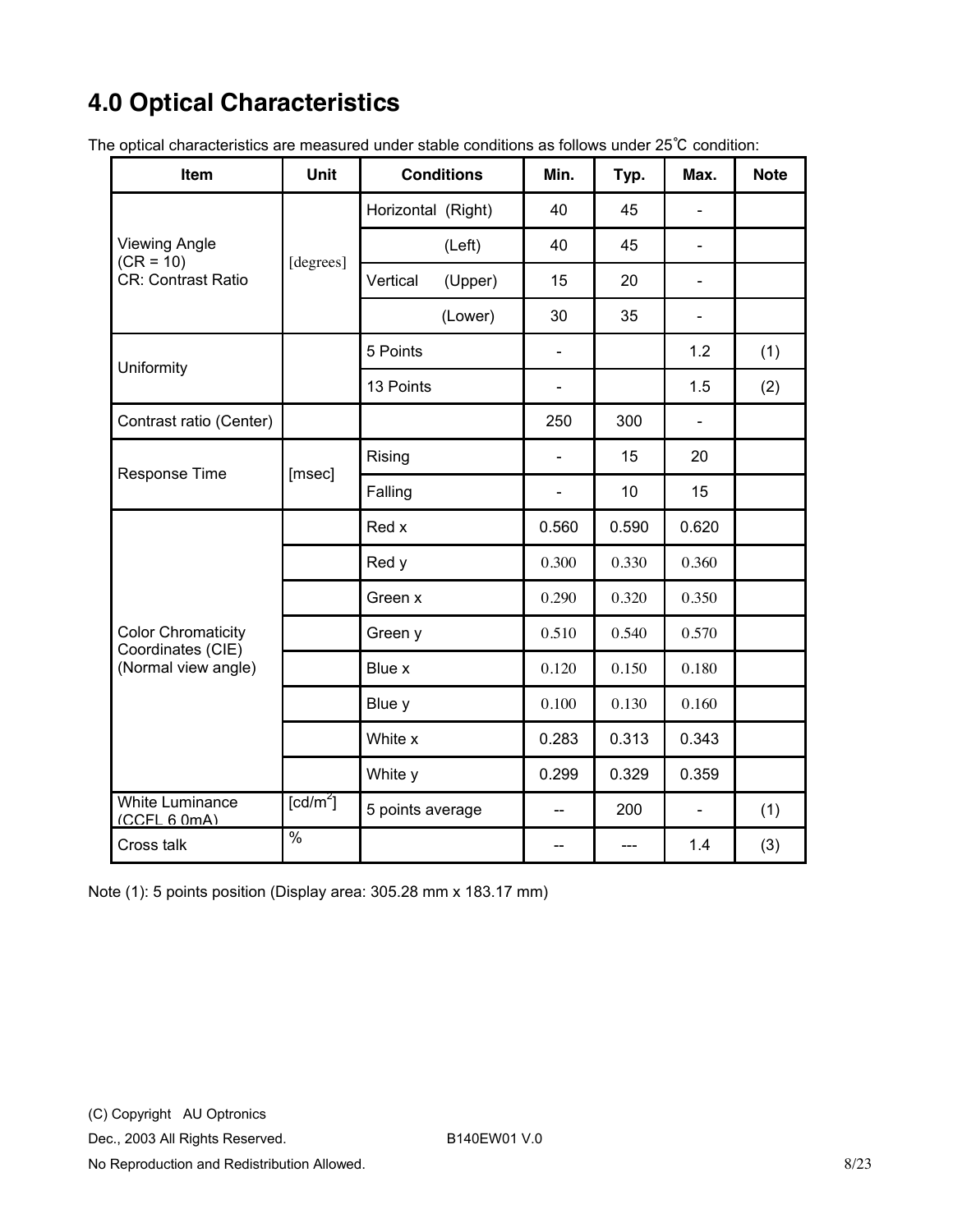

Note (2): 13 points position



Note (3): Definition of Cross Talk ( $D_{CT}$ )

 $D_{CT}$  = | Y<sub>B</sub> – Y<sub>A</sub> | / Y<sub>A</sub> × 100 (%)  $Y_A$  , $Y_B$  = (511,127) or (170,383) or (853,383) or (511,639) Where :  $Y_A$  = Luminance of measured location without darkest gray pattern (cd/m<sup>2</sup>)  $Y_B =$  Luminance of measured location with darkest gray pattern (cd/m<sup>2</sup>)



(C) Copyright AU Optronics

Dec., 2003 All Rights Reserved. B140EW01 V.0

No Reproduction and Redistribution Allowed. 69/23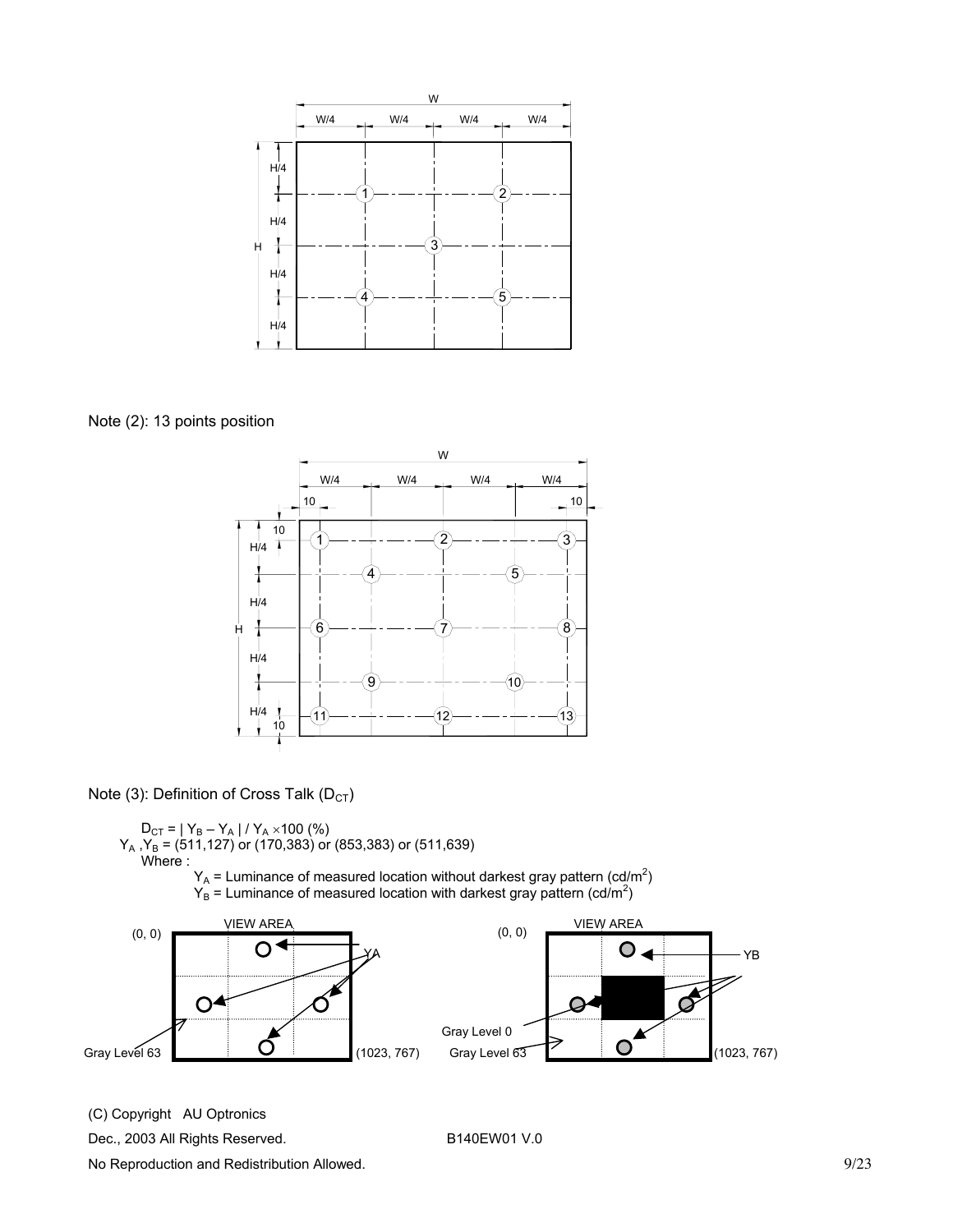# <span id="page-9-0"></span>**5.0 Signal Interface**

#### **5.1 Connectors**

Physical interface is described as for the connector on module.

| These connectors are capable of accommodating the following signals and will be following components. |  |  |
|-------------------------------------------------------------------------------------------------------|--|--|
|                                                                                                       |  |  |

| <b>Connector Name / Designation</b> | For Signal Connector |
|-------------------------------------|----------------------|
| <b>Manufacturer</b>                 | <b>JAE</b>           |
| <b>Type / Part Number</b>           | FI-XB30S-HF10        |
| <b>Mating Housing/Part Number</b>   | FI-X30H              |
| <b>Mating Contact/Part Number</b>   | FI-XC3-1-15000       |
|                                     |                      |
| <b>Connector Name / Designation</b> | For Lamp Connector   |
| <b>Manufacturer</b>                 | <b>JST</b>           |
| <b>Type / Part Number</b>           | <b>BHSR-02VS-1</b>   |
| <b>Mating Type / Part Number</b>    | SM02B-BHSS-1-TB      |

## **5.2 Signal Pin**

| Pin#           | <b>Signal Name</b> | Pin#           | <b>Signal Name</b>  |
|----------------|--------------------|----------------|---------------------|
| 1              | <b>GND</b>         | $\overline{2}$ | <b>VDD</b>          |
| 3              | <b>VDD</b>         | 4              | V <sub>EDID</sub>   |
| 5              | <b>NC</b>          | 6              | CLK <sub>EDID</sub> |
| $\overline{7}$ | <b>DATAEDID</b>    | 8              | RxIN0-              |
| 9              | RxIN0+             | 10             | <b>GND</b>          |
| 11             | RxIN1-             | 12             | RxIN1+              |
| 13             | <b>GND</b>         | 14             | RxIN2-              |
| 15             | RxIN2+             | 16             | <b>GND</b>          |
| 17             | RxCLKIN-           | 18             | RxCLKIN+            |
| 19             | <b>GND</b>         | 20             | <b>NC</b>           |
| 21             | <b>NC</b>          | 22             | <b>GND</b>          |
| 23             | NC                 | 24             | NC                  |
| 25             | <b>GND</b>         | 26             | <b>NC</b>           |
| 27             | <b>NC</b>          | 28             | <b>GND</b>          |
| 29             | <b>NC</b>          | 30             | <b>NC</b>           |

## **5.3 Signal Description**

(C) Copyright AU Optronics

Dec., 2003 All Rights Reserved. B140EW01 V.0

No Reproduction and Redistribution Allowed. 10/23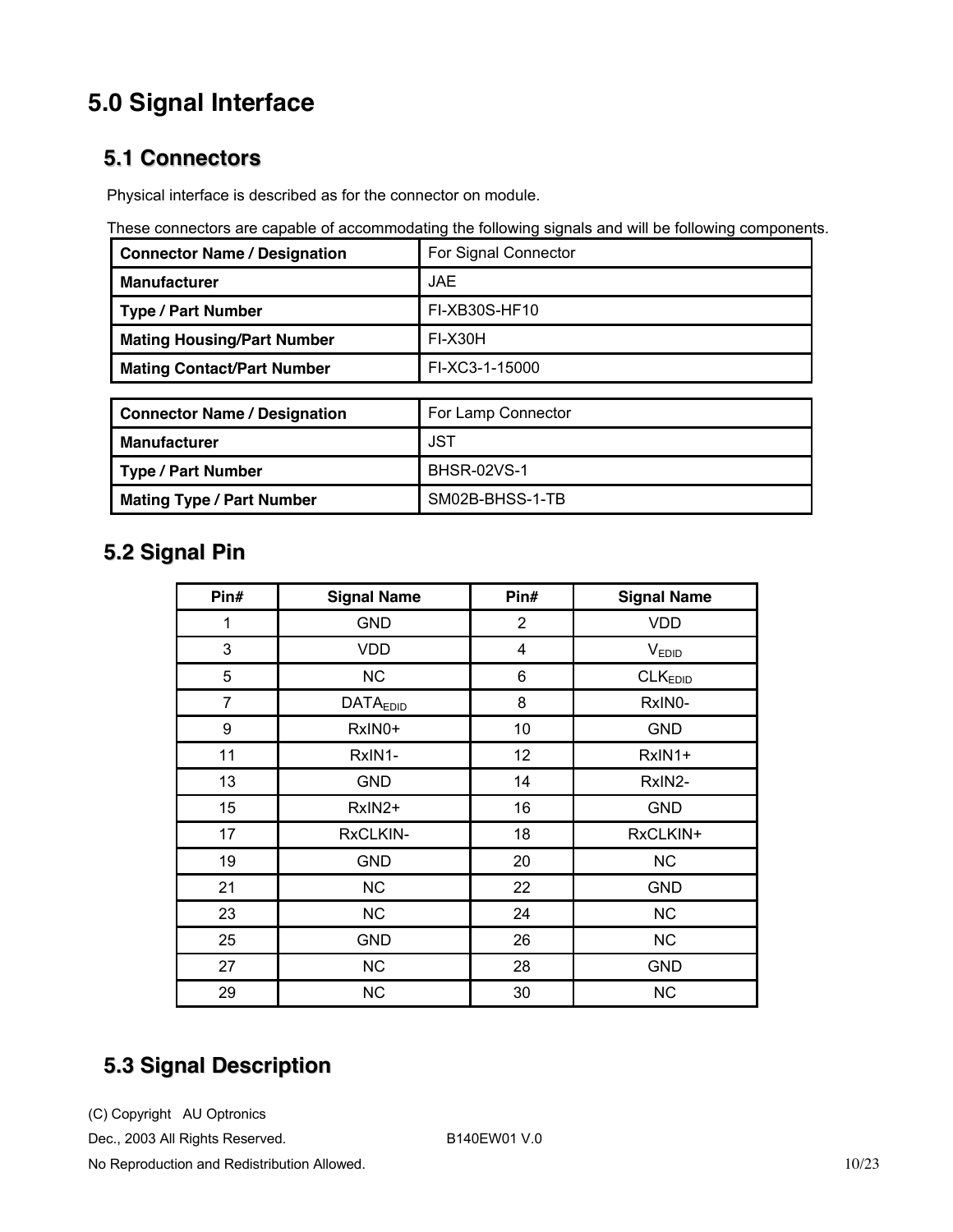The module uses a LVDS receiver embedded in AUO's ASIC. LVDS is a differential signal technology for LCD interface and high-speed data transfer device.

| <b>Signal Name</b>   | <b>Description</b>                                              |
|----------------------|-----------------------------------------------------------------|
| $V_{EDID}$           | +3.3V EDID Power                                                |
| CLK <sub>EDID</sub>  | <b>EDID Clock Input</b>                                         |
| DATA <sub>EDID</sub> | EDID Data Input                                                 |
| RxINO-, RxINO+       | LVDS differential data input(Red0-Red5, Green0)                 |
| RxIN1-, RxIN1+       | LVDS differential data input (Green1-Green5, Blue0-Blue1)       |
| RxIN2-, RxIN2+       | LVDS differential data input(Blue2-Blue5, Hsync, Vsync, DSPTMG) |
| RxCLKIN-, RxCLKIN0+  | LVDS differential clock input                                   |
| <b>VDD</b>           | +3.3V Power Supply                                              |
| <b>GND</b>           | Ground                                                          |

**Note**: Input signals shall be in low status when VDD is off.

Internal circuit of LVDS inputs are as following.

| <b>Signal Name</b> | <b>Description</b>     |                                                             |
|--------------------|------------------------|-------------------------------------------------------------|
| +RED5              | Red Data 5 (MSB)       | Red-pixel Data                                              |
| +RED4              | Red Data 4             | Each red pixel's brightness data consists of these 6 bits   |
| +RED3              | Red Data 3             | pixel data.                                                 |
| +RED2              | Red Data 2             |                                                             |
| +RED1              | Red Data 1             |                                                             |
| +RED0              | Red Data 0 (LSB)       |                                                             |
|                    | (Red-pixel Data)       |                                                             |
| +GREEN 5           | Green Data 5 (MSB)     | Green-pixel Data                                            |
| +GREEN 4           | Green Data 4           | Each green pixel's brightness data consists of these 6 bits |
| +GREEN 3           | Green Data 3           | pixel data.                                                 |
| +GREEN 2           | Green Data 2           |                                                             |
| +GREEN 1           | Green Data 1           |                                                             |
| +GREEN 0           | Green Data 0 (LSB)     |                                                             |
|                    | (Green-pixel Data)     |                                                             |
| +BLUE 5            | Blue Data 5 (MSB)      | <b>Blue-pixel Data</b>                                      |
| +BLUE 4            | Blue Data 4            | Each blue pixel's brightness data consists of these 6 bits  |
| +BLUE 3            | <b>Blue Data 3</b>     | pixel data.                                                 |
| +BLUE 2            | Blue Data 2            |                                                             |
| +BLUE 1            | <b>Blue Data 1</b>     |                                                             |
| +BLUE 0            | Blue Data 0 (LSB)      |                                                             |
|                    | (Blue-pixel Data)      |                                                             |
| -DTCLK             | <b>Data Clock</b>      | The typical frequency is 71.1 MHz. The signal is used to    |
|                    |                        | strobe the pixel data and DSPTMG signals. All pixel data    |
|                    |                        | shall be valid at the falling edge when the DSPTMG signal   |
|                    |                        | is high.                                                    |
| <b>DSPTMG</b>      | <b>Display Timing</b>  | This signal is stored at the falling edge of -DTCLK. When   |
|                    |                        | the signal is high, the pixel data shall be valid to be     |
|                    |                        | displayed.                                                  |
| <b>VSYNC</b>       | <b>Vertical Sync</b>   | The signal is synchronized to -DTCLK.                       |
| <b>HSYNC</b>       | <b>Horizontal Sync</b> | The signal is synchronized to -DTCLK.                       |

(C) Copyright AU Optronics

Dec., 2003 All Rights Reserved. B140EW01 V.0

No Reproduction and Redistribution Allowed. 11/23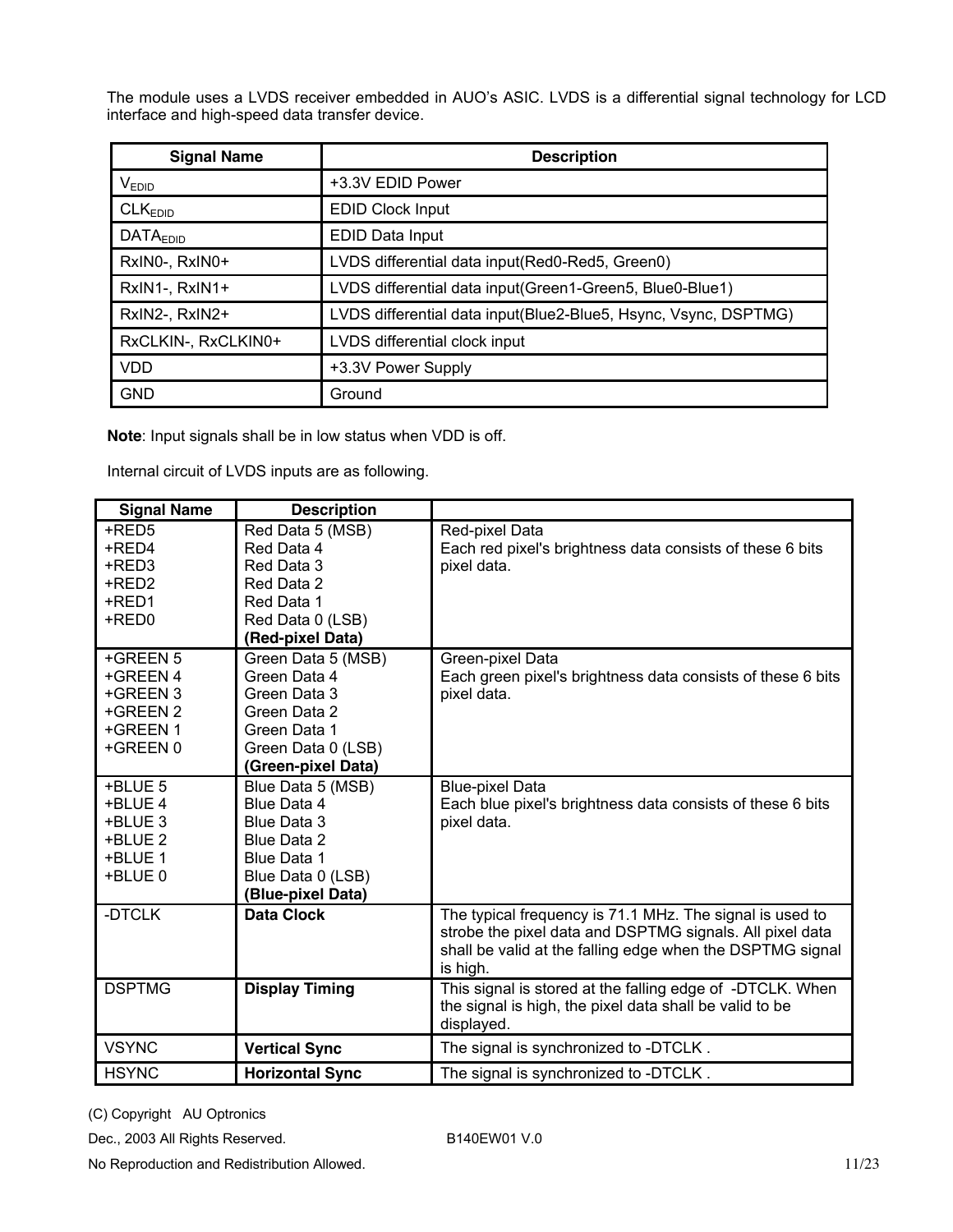<span id="page-11-0"></span>**Note:** Output signals from any system shall be low or Hi-Z state when VDD is off.

## **5.4 Signal Electrical Characteristics**

Input signals shall be in low status when VDD is off.

It is recommended to refer the specifications of SN75LVDS86DGG (Texas Instruments) in detail. Signal electrical characteristics are as follows;

| <b>Parameter</b> | <b>Condition</b>                              | Min    | Max | Unit |
|------------------|-----------------------------------------------|--------|-----|------|
| Vth              | Differential Input High<br>Voltage(Vcm=+1.2V) |        | 100 | [mV] |
| Vtl              | Differential Input Low<br>Voltage(Vcm=+1.2V)  | $-100$ |     | [mV] |

LVDS Macro AC characteristics are as follows:

|                       | Min.              | Max.  |
|-----------------------|-------------------|-------|
| Clock Frequency (F)   | 60.7MHz           | 85MHz |
| Data Setup Time (Tsu) | 600 <sub>ps</sub> |       |
| Data Hold Time (Thd)  | 600ps             |       |



#### **5.5 Signal for Lamp connector**

| Pin # | <b>Signal Name</b> |
|-------|--------------------|
|       | Lamp High Voltage  |
|       | Lamp Low Voltage   |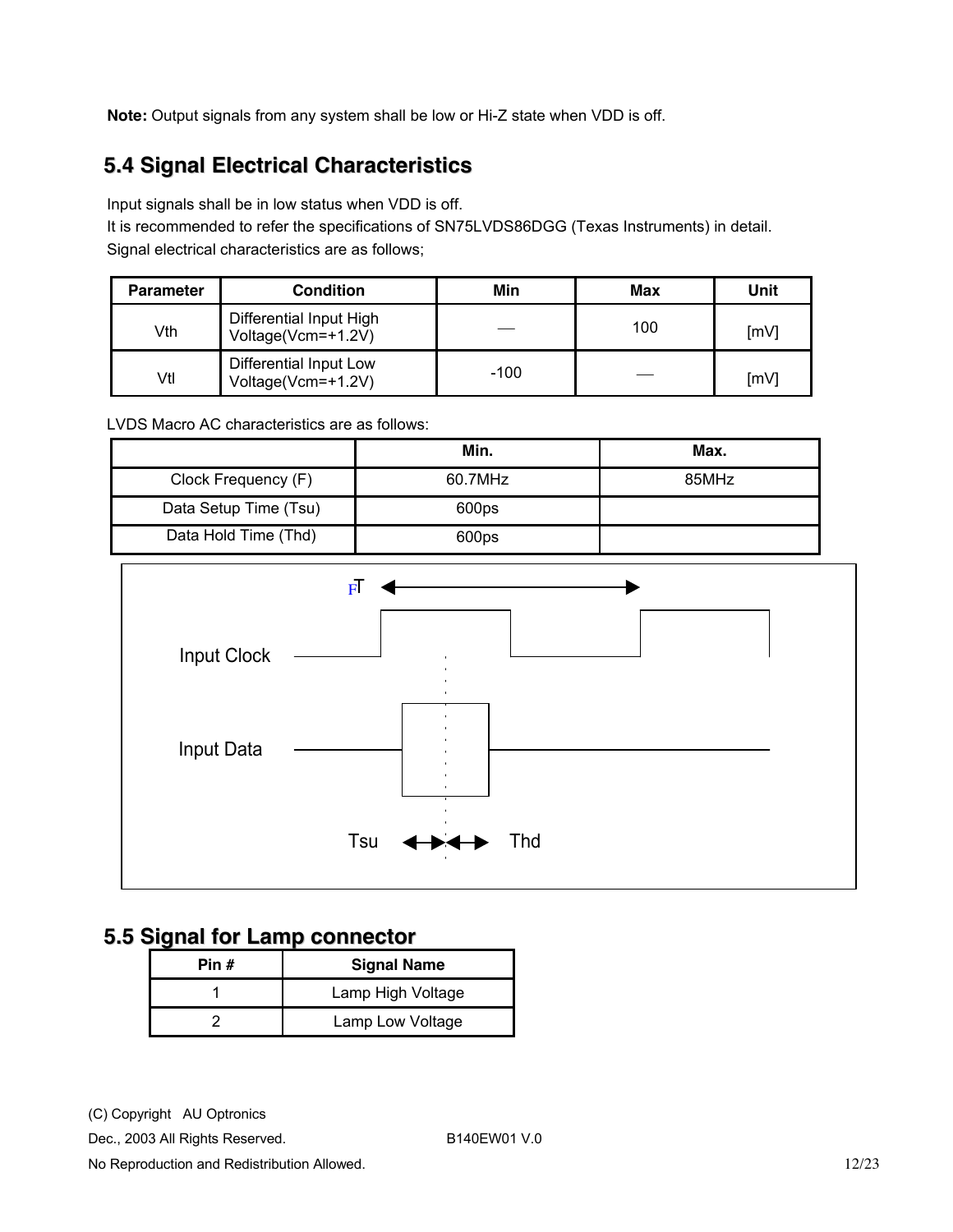# <span id="page-12-0"></span>**6.0 Pixel Format Image**

|            | 0            | $\mathbf 1$ |   | 1278 1279 |     |         |
|------------|--------------|-------------|---|-----------|-----|---------|
| 1st Line   | $G$ B R<br>R | $G \mid B$  | R | G         | B R | G B     |
|            |              |             |   |           |     |         |
|            |              |             |   |           |     |         |
|            |              |             |   |           |     |         |
|            |              |             |   |           |     |         |
|            |              |             |   |           |     |         |
|            |              |             |   |           |     |         |
|            |              |             |   |           |     |         |
| 768th Line | R G B R      | $G \mid B$  | R | G         |     | B R G B |

Following figure shows the relationship of the input signals and LCD pixel format.

## **7.0 Parameter guide line for CCFL Inverter**

| <b>Parameter</b>                           | Min | <b>DP-1</b> | Max  | <b>Units</b>         | <b>Condition</b>            |
|--------------------------------------------|-----|-------------|------|----------------------|-----------------------------|
| <b>White Luminance</b><br>5 points average | 170 | 200         |      | [cd/m <sup>2</sup> ] | $(Ta=25^{\circ}C)$          |
| CCFL current (ICFL)                        | 2.5 | 6.0         | 7.0  | [mA] rms             | $(Ta=25^{\circ}C)$ (Note 2) |
| <b>CCFL Frequency (FCFL)</b>               | 50  | 60          | 65   | [KHz]                | $(Ta=25^{\circ}C)$ (Note 3) |
| CCFL Ignition Voltage (Vs)                 |     | 1000        | 1200 | [Volt] rms           | $(Ta=25^{\circ}C)$ (Note 4) |
| <b>CCFL Voltage (Reference)</b><br>(VCFL)  |     | 650         |      | [Volt] rms           | $(Ta=25^{\circ}C)$ (Note 5) |
| <b>CCFL Power consumption</b><br>(PCFL)    |     | 4.2         |      | [Watt]               | $(Ta=25^{\circ}C)$ (Note 5) |

**Note 1**: DP-1 are AUO recommended Design Points.

\*1 All of characteristics listed are measured under the condition using the AUO Test inverter.

(C) Copyright AU Optronics

Dec., 2003 All Rights Reserved. B140EW01 V.0

No Reproduction and Redistribution Allowed. 13/23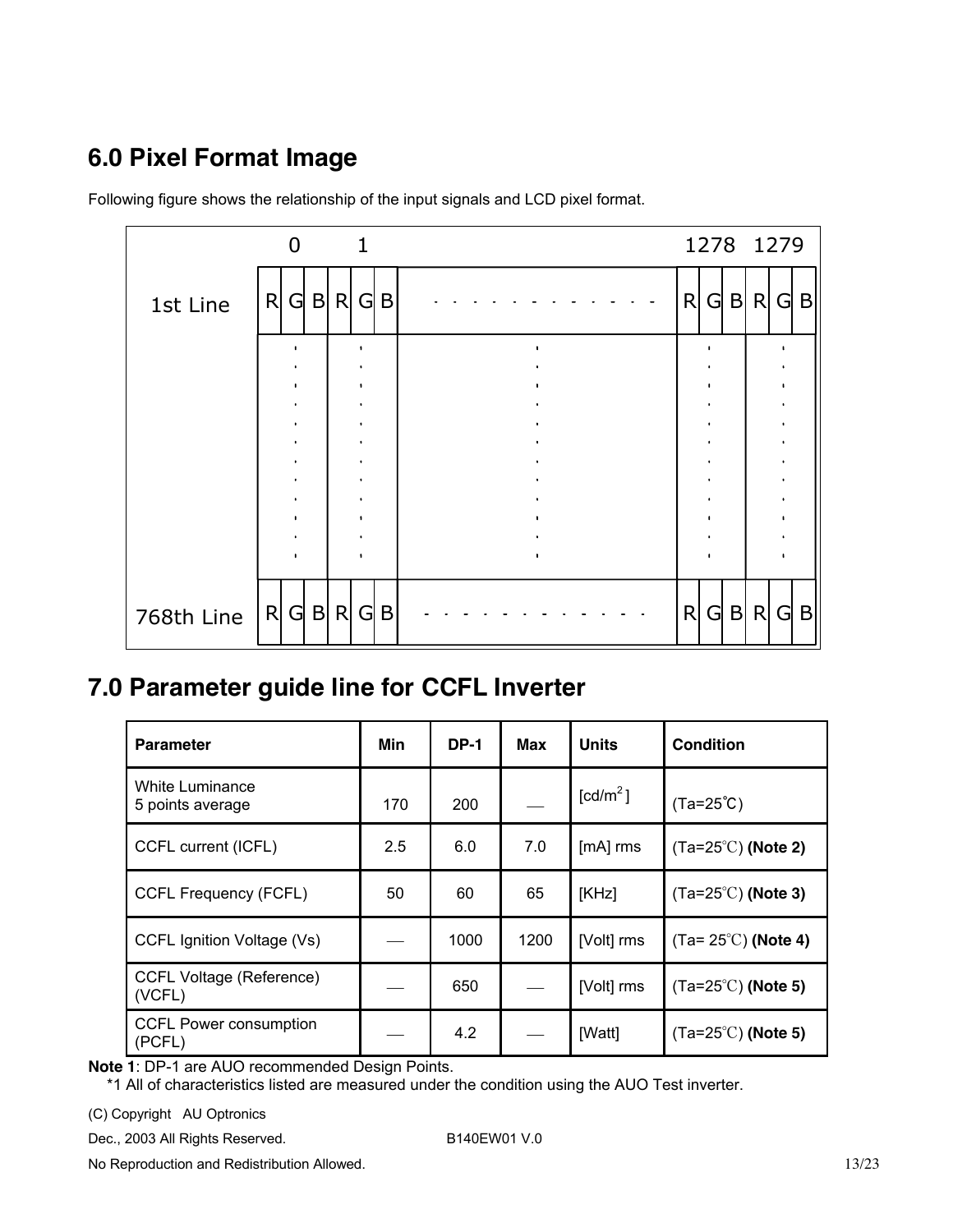<span id="page-13-0"></span>\*2 In case of using an inverter other than listed, it is recommended to check the inverter carefully. Sometimes, interfering noise stripes appear on the screen, and substandard luminance or flicker at low power may happen. \*3 In designing an inverter, it is suggested to check safety circuit ver carefully. Impedance of CCFL, for instance,

becomes more than 1 [M ohm] when CCFL is damaged. \*4 Generally, CCFL has some amount of delay time after applying start-up voltage. It is recommended to keep on applying start-up voltage for 1 [Sec] until discharge.

\*5 The CCFL inverter operating frequency must be carefully chosen so that no interfering noise stripes on the screen were induced.

\*6 Reducing CCFL current increases CCFL discharge voltage and generally increases CCFL discharge frequency. So all the parameters of an inverter should be carefully designed so as not to produce too much leakage current from high-voltage output of the inverter.

**Note 2**: It should be employed the inverter, which has "Duty Dimming", if ICCFL is less than 4mA.

- **Note 3**: The CCFL inverter operating frequency should be carefully determined to avoid interference between inverter and TFT LCD.
- Note 4: The inverter open voltage should be designed larger than the lamp starting voltage at T=0<sup>o</sup>C, otherwise backlight may be blinking for a moment after turning on or not be able to turn on. The open voltage should be measured after ballast capacitor. If an inverter has shutdown function it should keep its open voltage. for longer than 1 second even if lamp connector is open.

**Note 5**: Calculator value for reference (ICFL×VCFL=PCFL)

### 8.0 Interface Timings

Basically, interface timings should match the VESA 1024x768 /60Hz (VG901101) manufacturing guide line timing.

| Symbol        | <b>Description</b>      | <b>Min</b> | <b>Typ</b> | Max   | <b>Unit</b> |
|---------------|-------------------------|------------|------------|-------|-------------|
| <b>DOTCLK</b> | <b>DOTCLK Frequency</b> | (TBD)      | 71.1       | (TBD) | [MHz]       |
| <b>TCLOCK</b> | DOTCLK cycle time       | (TBD)      | 14.06      | (TBD) | [nsec]      |
| <b>TH</b>     | X total time            |            | 1440       |       | [tck]       |
| <b>THD</b>    | X active time           |            | 1280       |       | $[$ tck $]$ |
| <b>THB</b>    | X blank time            |            | 160        |       | [tck]       |
| Tv            | Y total time            |            | 823        |       | [tx]        |
| <b>TVD</b>    | Y active time           |            | 768        |       | [tx]        |
| Vsync         | Frame rate              |            | 60         |       | [Hz]        |

#### **8.1 Timing Characteristics**

**Note:** DE mode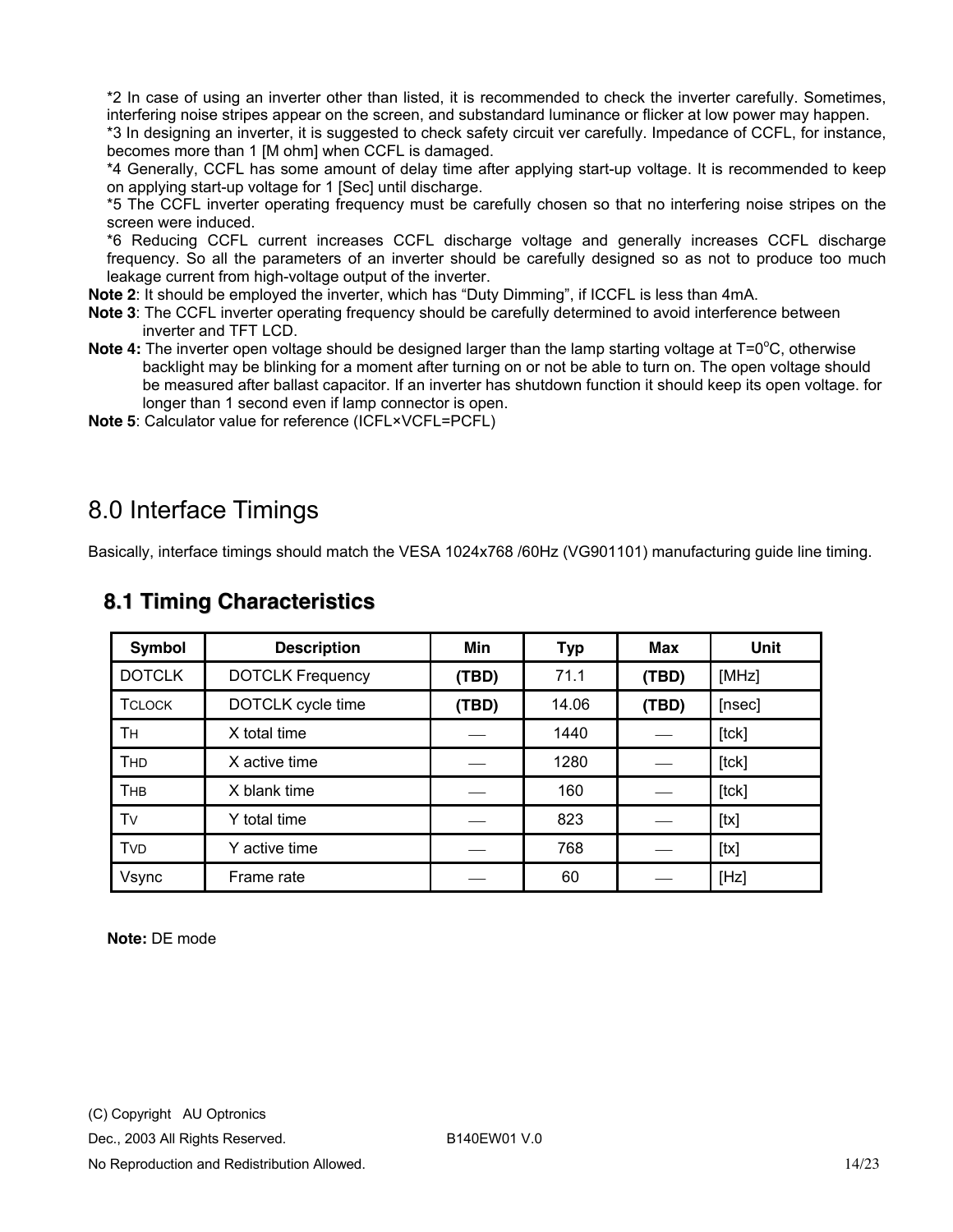## <span id="page-14-0"></span>**8.2 Timing Definition**

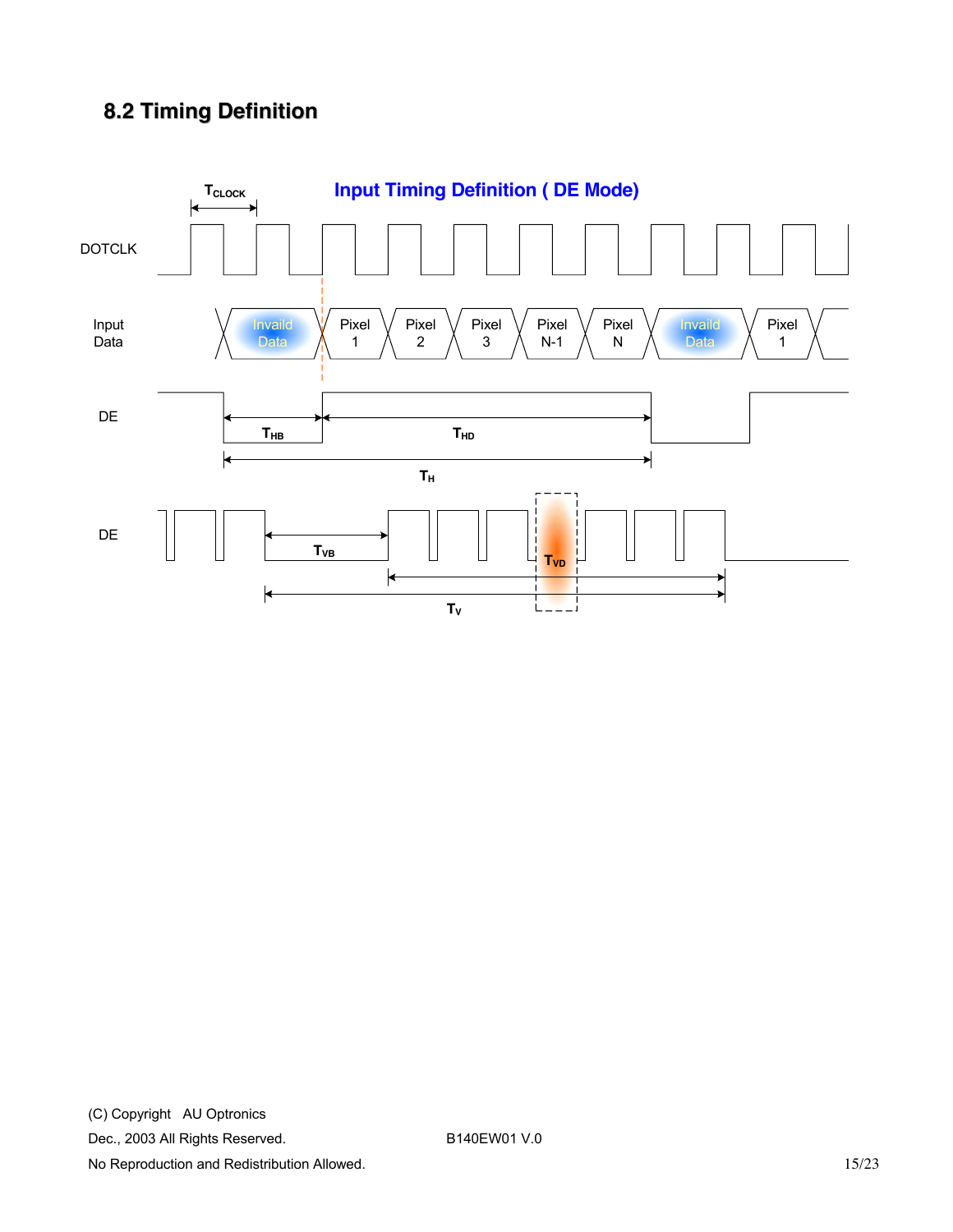## <span id="page-15-0"></span>**9.0 Power Consumption**

| <b>Symbol</b>                                      | <b>Parameter</b>                                                               | Min | <b>Typ</b> | <b>Max</b>               | <b>Units</b>  | <b>Condition</b>                       |
|----------------------------------------------------|--------------------------------------------------------------------------------|-----|------------|--------------------------|---------------|----------------------------------------|
| <b>Module</b>                                      |                                                                                |     |            |                          |               |                                        |
| <b>VDD</b>                                         | <b>Drive</b><br>Logic/LCD<br>Voltage                                           | 3.0 | 3.3        | 3.6                      | [Volt]        | Load Capacitance 20uF                  |
| <b>PDD</b>                                         | <b>VDD Power</b>                                                               |     | 1.6        |                          | [Watt]        |                                        |
| PDD Max                                            | <b>VDD Power max</b>                                                           |     | (TBD)      |                          | [Watt]        | Max Pattern (Note)                     |
| <b>IDD</b>                                         | <b>IDD Current</b>                                                             |     | (TBD)      | $\overline{\phantom{0}}$ | mA            | 64 Grayscale Pattern                   |
| <b>IDD Max</b>                                     | <b>IDD Current max</b>                                                         |     | (TBD)      |                          | mA            | Vertical stripe line Pattern<br>(Note) |
| VDDrp                                              | Allowable<br><b>Drive</b><br>Logic/LCD<br><b>Ripple Voltage</b>                |     |            | 100                      | [mV]<br>p-p   |                                        |
| <b>VDDns</b>                                       | Allowable<br>Logic/LCD<br><b>Drive</b><br><b>Ripple Noise</b>                  |     |            | 100                      | [mV]<br>p-p   |                                        |
| Lamp                                               |                                                                                |     |            |                          |               |                                        |
| <b>ICFL</b>                                        | <b>CCFL current</b>                                                            | 2.5 | 6.0        | 7.0                      | [mA]<br>rms   | $(Ta=25^{\circ}C)$                     |
| <b>VCFL</b>                                        | <b>CCFL</b><br>Voltage<br>(Reference)                                          |     | 650        |                          | [Volt]<br>rms | $(Ta=25^{\circ}C)$                     |
| <b>PCFL</b>                                        | <b>CCFL</b><br>Power<br>consumption                                            |     | 4.2        |                          | [Watt]        | $(Ta=25^{\circ}C)$                     |
| <b>Total</b><br><b>Power</b><br><b>Consumption</b> | 5.8 Watt (w/o Inverter,)@LCM circuit 1.6 Watt (typ.), B/L input 4.2 Watt(typ.) |     |            |                          |               |                                        |

Input power specifications are as follows;

**Note: VDD=3.3V**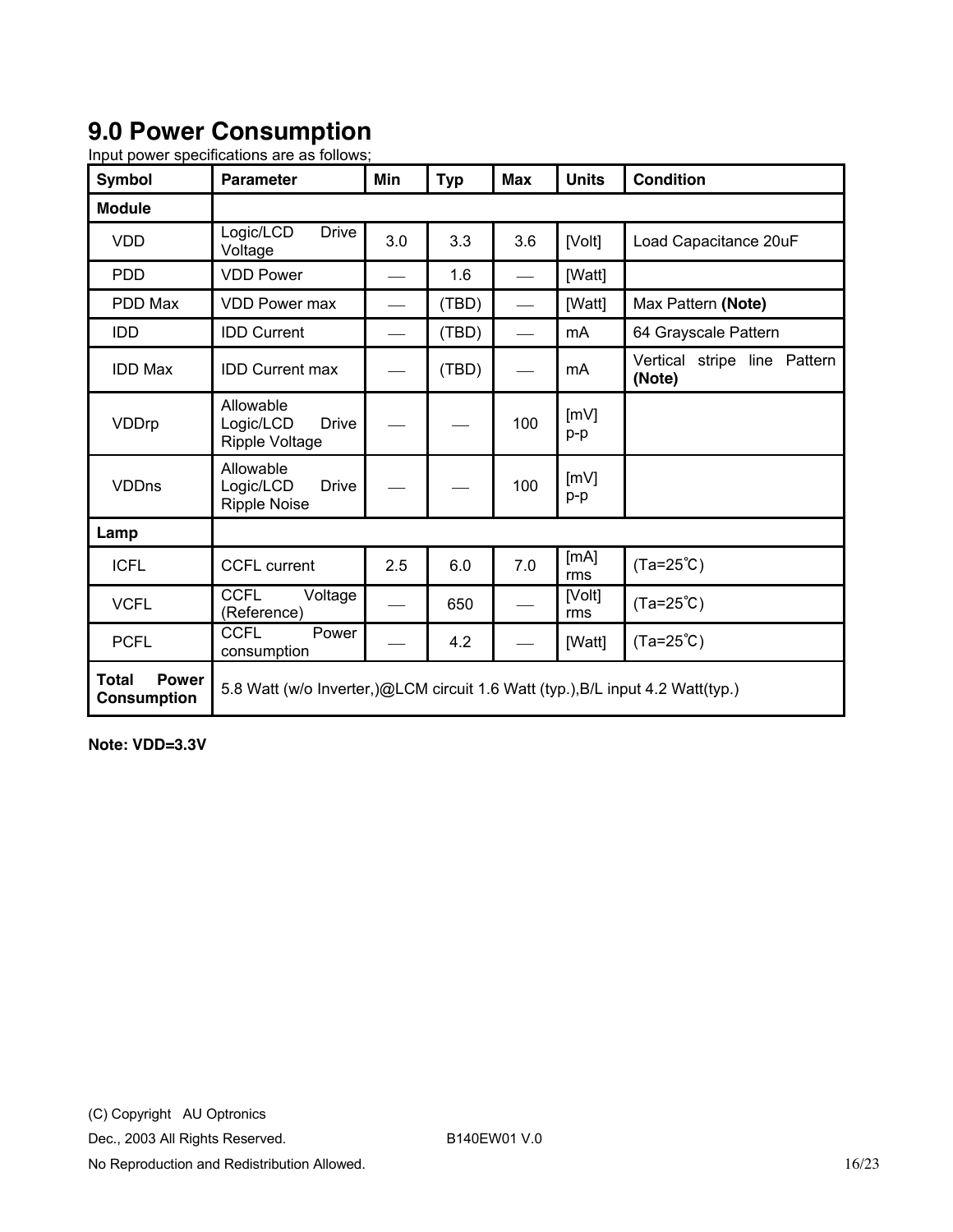## <span id="page-16-0"></span>**10. Power ON/OFF Sequence**

VDD power and lamp on/off sequence is as follows. Interface signals are also shown in the chart. Signals from any system shall be Hi-Z state or low level when VDD is off.

Sequence of Power-on/off and signal-on/off

T1 0.9VDD  $0.9V<sub>D</sub>$  $0.1$ VD $\square$ 0.1VDD 0ms<T1≦10ms Power Supply VDD 0ms≦T2≦50ms  $T2 \leftarrow$  T3  $\leftarrow$  T4 0ms≦T3<50ms 200ms≦T4 200ms≦T5 0ms≦T6 VALID LVDS Interface T5 ⇐ T6 Backlight On

Apply the lamp voltage within the LCD operating range. When the backlight turns on before the LCD operation or the LCD turns off before the backlight turns off, the display may momentarily become abnormal.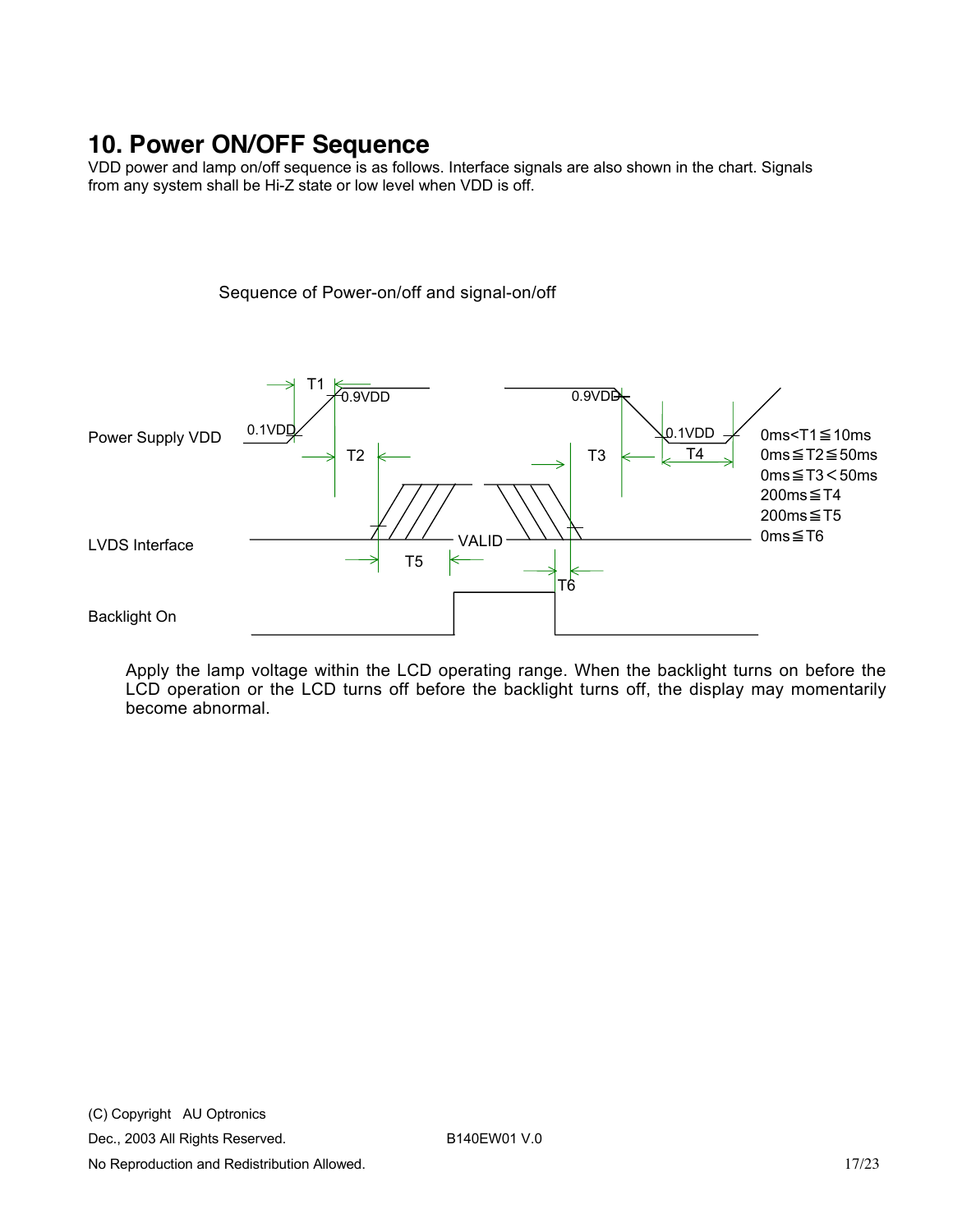## <span id="page-17-0"></span>**11.0 Reliability /Safety Requirement**

#### **11.1 Reliability Test Conditions**

| <b>Items</b>                      | <b>Required Condition</b>                                                                                                             |
|-----------------------------------|---------------------------------------------------------------------------------------------------------------------------------------|
| <b>Temperature Humidity Bias</b>  | 40°C/90%,300Hr                                                                                                                        |
| <b>High Temperature Operation</b> | 50°C/Dry,300Hr                                                                                                                        |
| Low Temperature Operation         | $0^{\circ}$ C,500Hr                                                                                                                   |
| <b>Continuous Life</b>            | 25°C, 2000 hours                                                                                                                      |
| On/Off Test                       | ON/30 sec. OFF/30sec., 30,000 cycles                                                                                                  |
| <b>Hot Storage</b>                | 60°C/40% RH ,240 hours                                                                                                                |
| Cold Storage                      | -20°C/50% RH ,240 hours                                                                                                               |
| <b>Thermal Shock Test</b>         | -20°C/30 min ,60°C/30 min 100cycles                                                                                                   |
| <b>Hot Start Test</b>             | 50°C/1 Hr min. Power on/off per 5 minutes, 5 times                                                                                    |
| <b>Cold Start Test</b>            | 0°C/1 Hr min. Power on/off per 5 minutes, 5 times                                                                                     |
| Shock Test (Non-Operating)        | 240G, 2ms, Half-sine wave                                                                                                             |
| Vibration Test (Non-Operating)    | Sinusoidal vibration, 1.5G zero-to-peak, 10 to 500 Hz,<br>0.5<br>octave/minute<br>in each of three<br>mutually<br>perpendicular axes. |
| <b>ESD</b>                        | Contact: operation $BKV / non-operation$ $\exists 0 KV$<br>Air: operation ±5KV / non-operation ±20KV                                  |
| <b>Altitude Test</b>              | 10000 ft / operation / 8Hr<br>30000 ft / non-operation / 24r                                                                          |
| Maximum Side Mount Torque         | $2.5$ kgf.cm.                                                                                                                         |

CCFL Life: 10,000 hours minimum

MTBF(Excluding the CCFL) : 30,000 hours with a confidence level 90%

#### 11.2 Safety

UL1950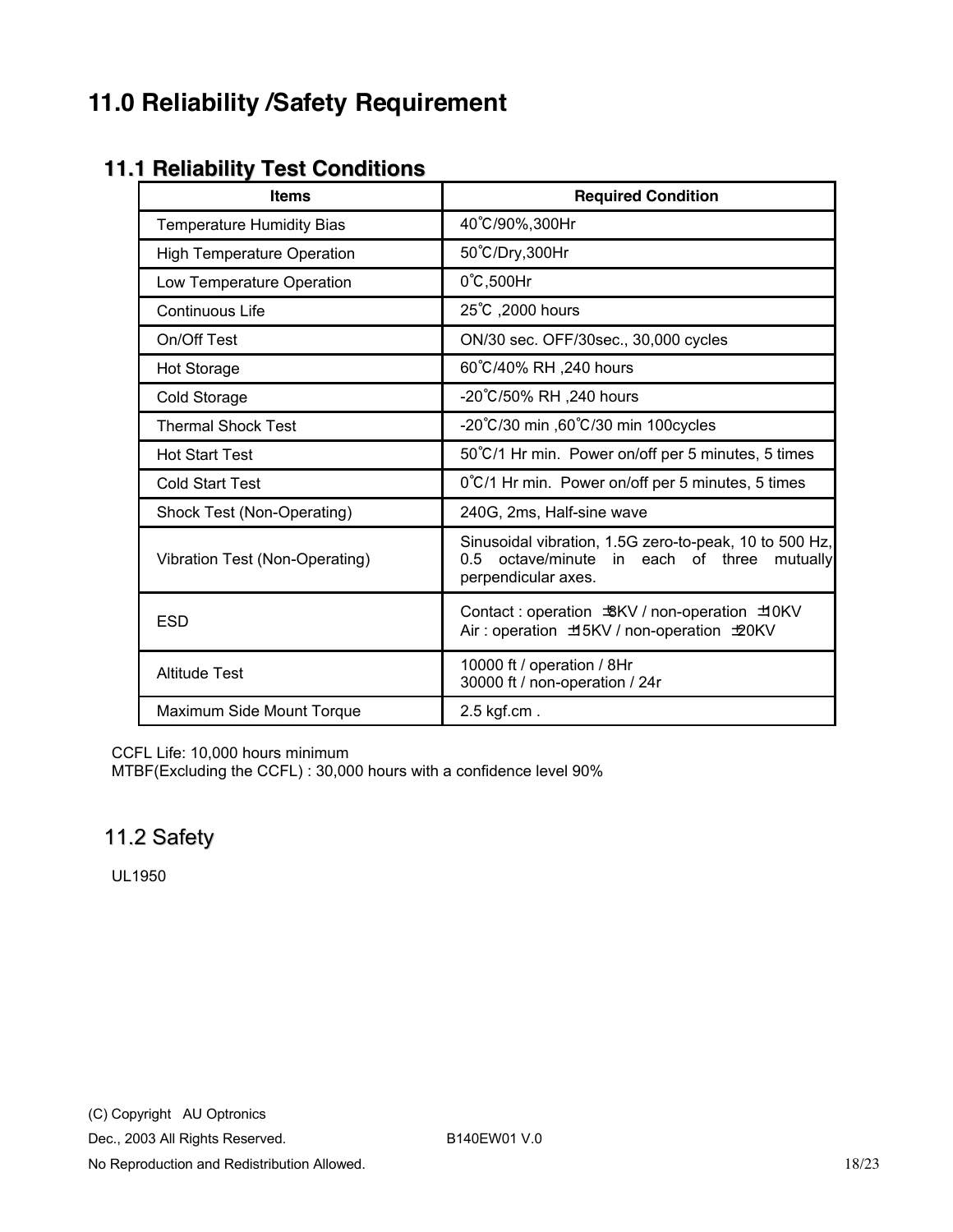## <span id="page-18-0"></span>12.0 Packing dimension

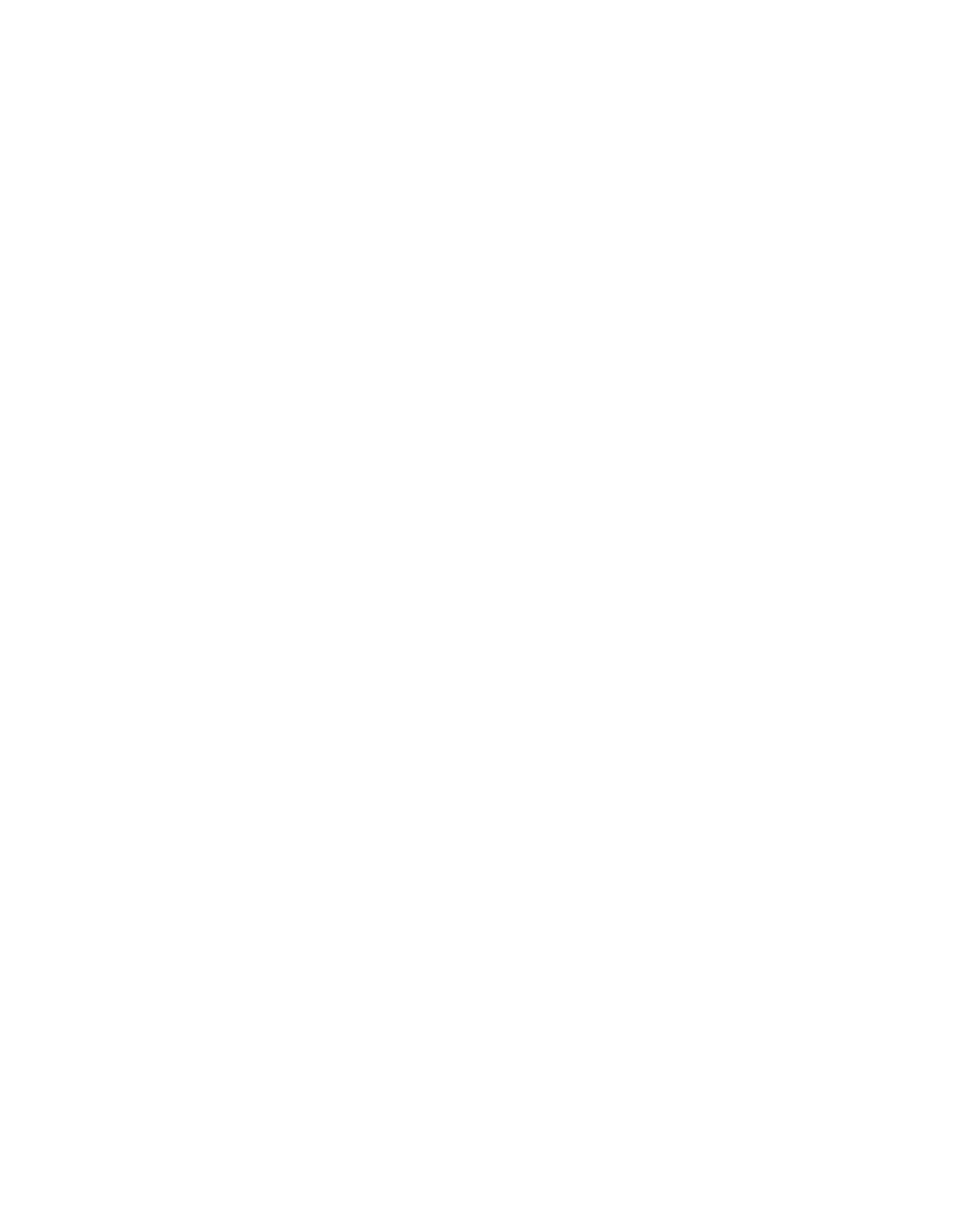## <span id="page-20-0"></span>**13.0 Mechanical Characteristics**

## **13.1 LCM Outline dimension (Front View)**

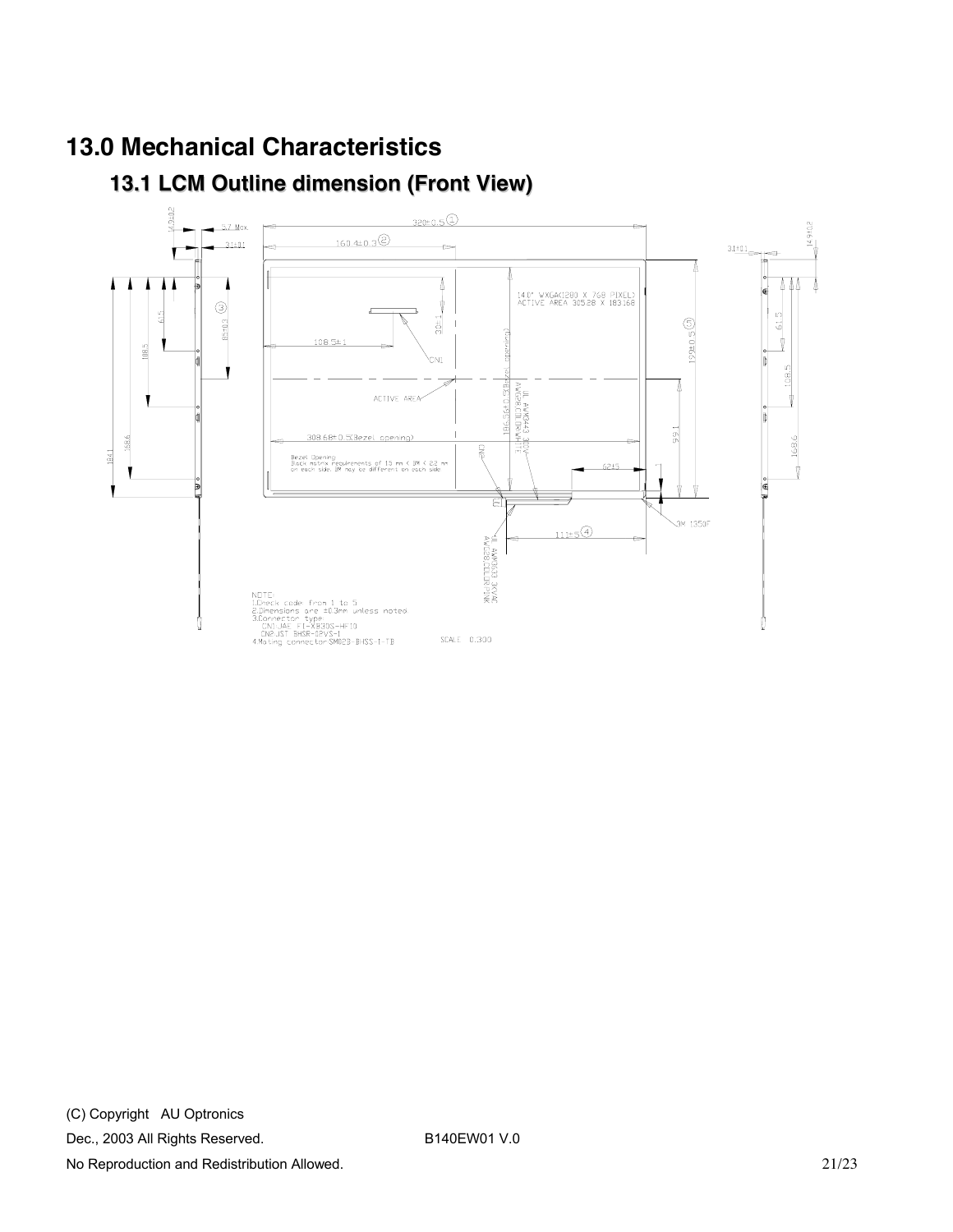

<span id="page-21-0"></span>**13.2 LCM Outline Dimension (Rear View)**